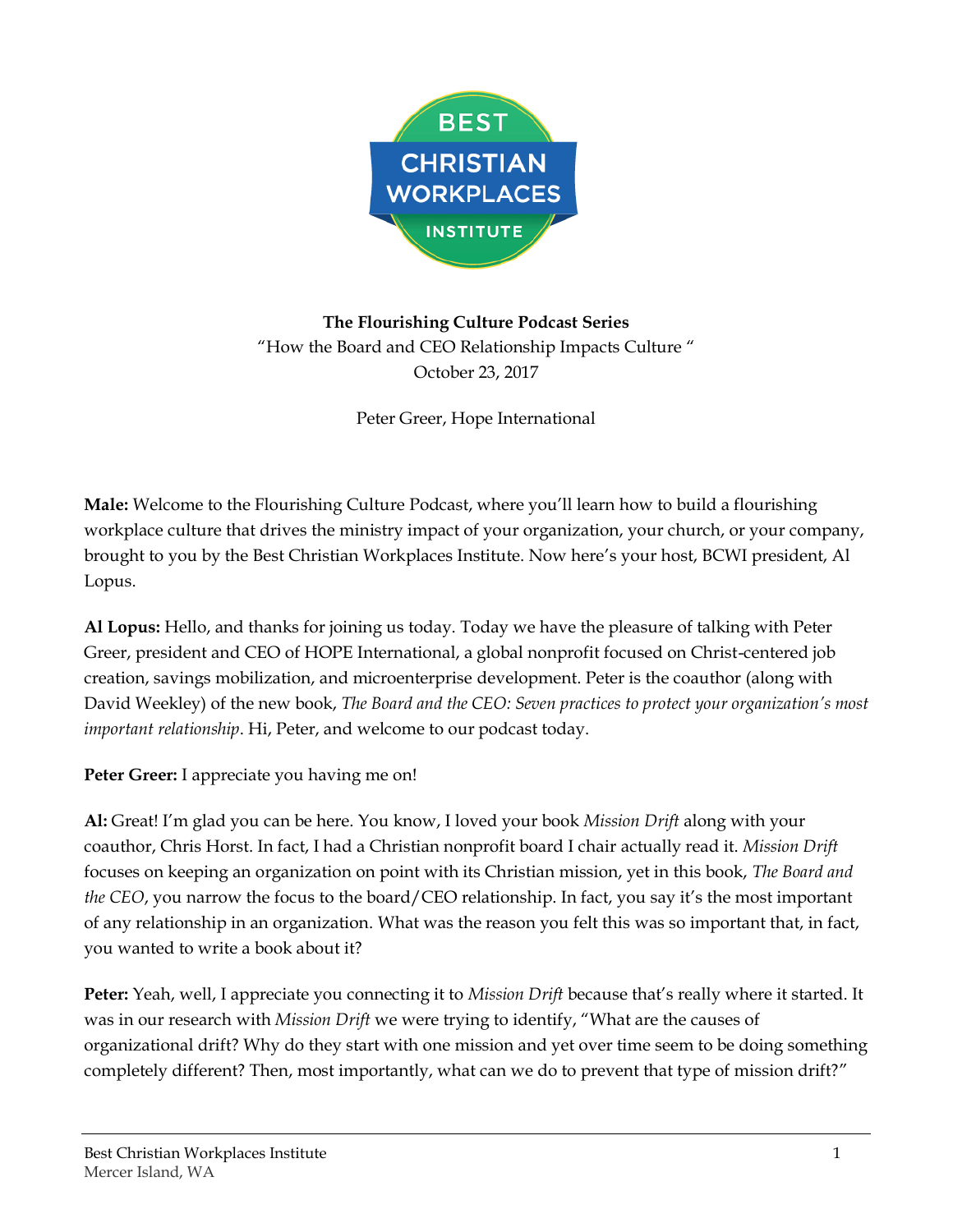In doing the research, one of the things we identified, we focused just a little bit on the role of the board and how the role of the board really is to be the protector of the mission. We started doing a little bit more research on that specific topic. Originally this was designed to be more of a white paper, kind of a "tips and practices," if you will, of how to help a board make sure it does its job in protecting the mission of the organization.

In the research we did, we thought we might share that with some friends as well. So really it was flowing from the research in *Mission Drift* and then trying to get more concrete, more practical so individuals could really have a thriving relationship between the board and the CEO.

**Al:** Yeah, great! It really came out of that research. That's fascinating. Well, in the second chapter, "Clarity, Not Confusion," you talk about creating a board policy manual that articulates the distinct role of the board and then also the CEO. How did the board policy manual at HOPE International actually come about? I think our CEOs, our senior leaders, are interested in how these things come about. Would you describe some of the ways it identifies the board's role first as the CEO?

Peter: Yeah, whether it's a podcast or whether it's a conference, oftentimes it's easy to share about all the successes we have, and yet I think it's actually some of the greatest moments of challenge that tend to be the most important learning opportunities. I can tell you almost each of these chapters is not born out of something we've done great, but it's actually been born out of a situation that was a little bit of a conflict, a little bit of uncertainty, or a little bit of ambiguity.

For me, this idea about roles and responsibilities, the idea of having clarity, came out of a time where I was at a board meeting, and the board meeting was good. It was focused on so many of the right pieces, but I knew at the end of that board meeting, I was frustrated because I wasn't sure, "What am I supposed to be doing? Do I have the authority to say, 'We should do this'? What does the board…?"

It was a bit of this awkward dance where you feel like you're always stepping on someone's toes. "Is this my responsibility? Is this the board's responsibility?" If there's not clarity in the relationship, if there's not clarity about the roles and responsibilities, the reality is then you are introducing unnecessary conflict into a relationship that's a really important and significant relationship.

I think part of also the reason why we wrote this book is when we went out and had conversations with other nonprofit leaders, the vast majority identified some aspect of their relationship with the board as their most significant concern or their most pressing issue they felt like they needed to deal with. A lot of that conflict, a lot of that angst, a lot of that confusion, can be fixed by simply having clarity at the beginning point about what the roles and responsibilities are.

**Al:** Yeah, I've been on boards, and some people come in, especially hard-charging CEO-types who we attract to boards. They want kind of like an operational review, kind of tell you the way things should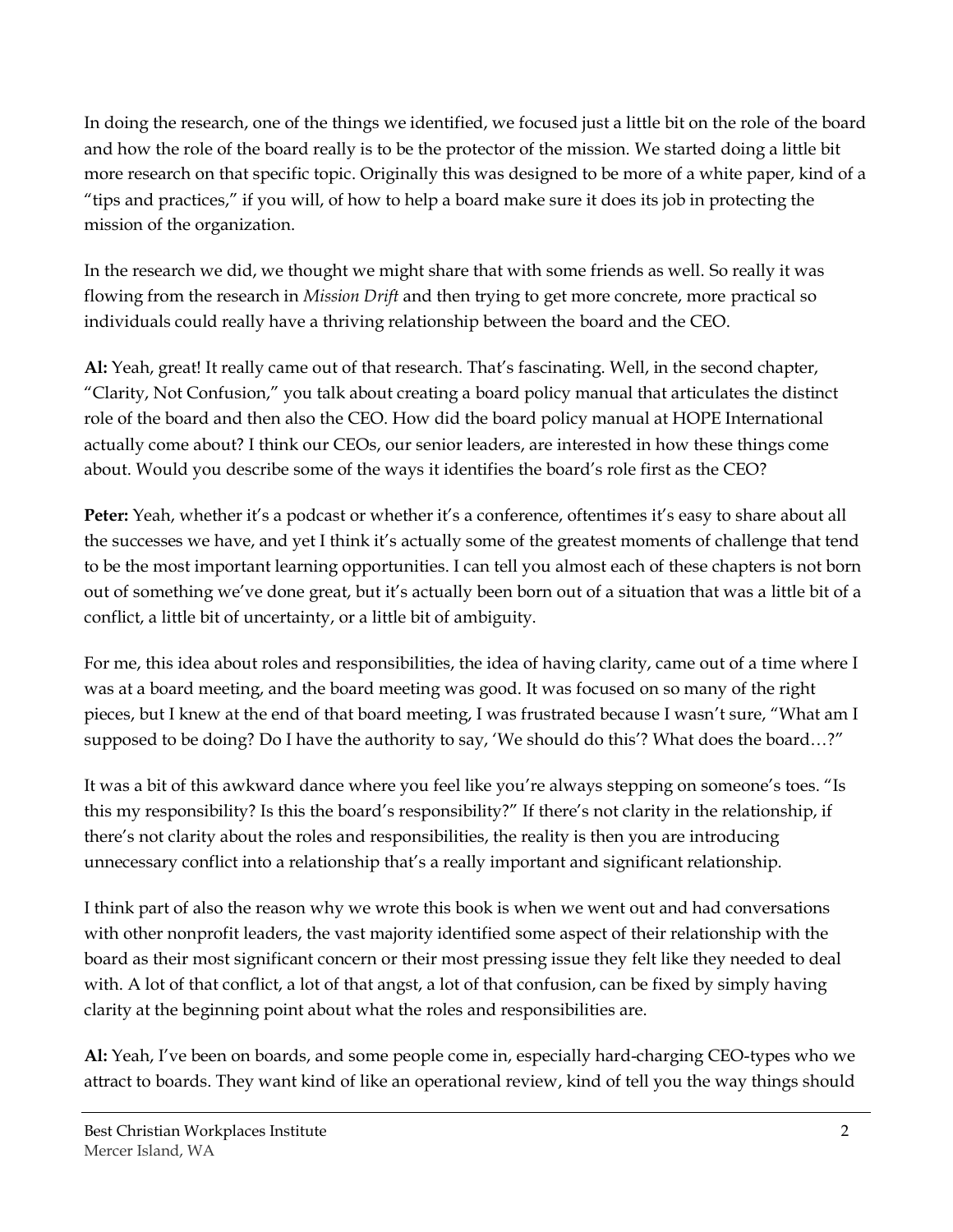be. So that causes a lot of, "Okay, who is really in charge here?" Now has your coauthor been your board chair? What's his role in this process?

**Peter:** I wrote this with David Weekley. He is a philanthropist. He is active on many boards. He is founder and CEO of David Weekley Homes. I believe it's still the largest privately held home-building company in the United States. He has been a friend, a coach. He has not been on HOPE International's board, but he has been on so many other boards.

We wrote a little book together called *The Giver and the Gift* and this idea about fundraising and trying to bring both perspectives, both the philanthropist as well as someone who is raising funds for a ministry. We continued this conversation in the board conversation. He brings a lot of experience as board chair, and I was bringing the experience as the CEO interacting with a board.

That was our partnership. The intentionality of saying, "We want to make sure this book speaks to both board members as well as CEOs, " and both perspectives are represented fairly and accurately in this small book we created together.

**Al:** That's great! You know, you have mentioned how this ambiguity sometimes creates tension. I regularly talk with CEOs who seem to walk on eggshells when it comes to their relationship with the board and especially the chair. I also sense some are hesitant to ask for direct feedback about their performance. What advice do you have for CEOs and boards to overcome this lack of clarity? Or, as you describe it, oftentimes there's a mystery that goes on between the board or the board chair and the CEO. What would you suggest?

**Peter:** Yeah, I think it starts… Before you get to the practical skills, oftentimes there are tools. Oftentimes you have to start with a concept. What's the concept? What's the theory? When it comes to nonprofits, this is not about an individual, right? This is not about a board member. This is not about a CEO. You are joined together in the pursuit of a mission you believe is really important.

Starting from this beginning point, this is about the mission. This is not about my feelings in some way. I think having this belief that the mission is what matters most, that means we want to actively solicit feedback that can help us identify our blind spots and help us do our jobs more effectively. That's true for both a board member as well as a CEO.

Starting from this perspective of saying, "The mission matters most; therefore, we want to be honest with each other. We want to identify areas where we can improve…" That doesn't always mean easy conversation. That doesn't mean we do pain avoidance or conflict avoidance, but it means, because the mission matters so much, we want to do everything well to the very best of our ability.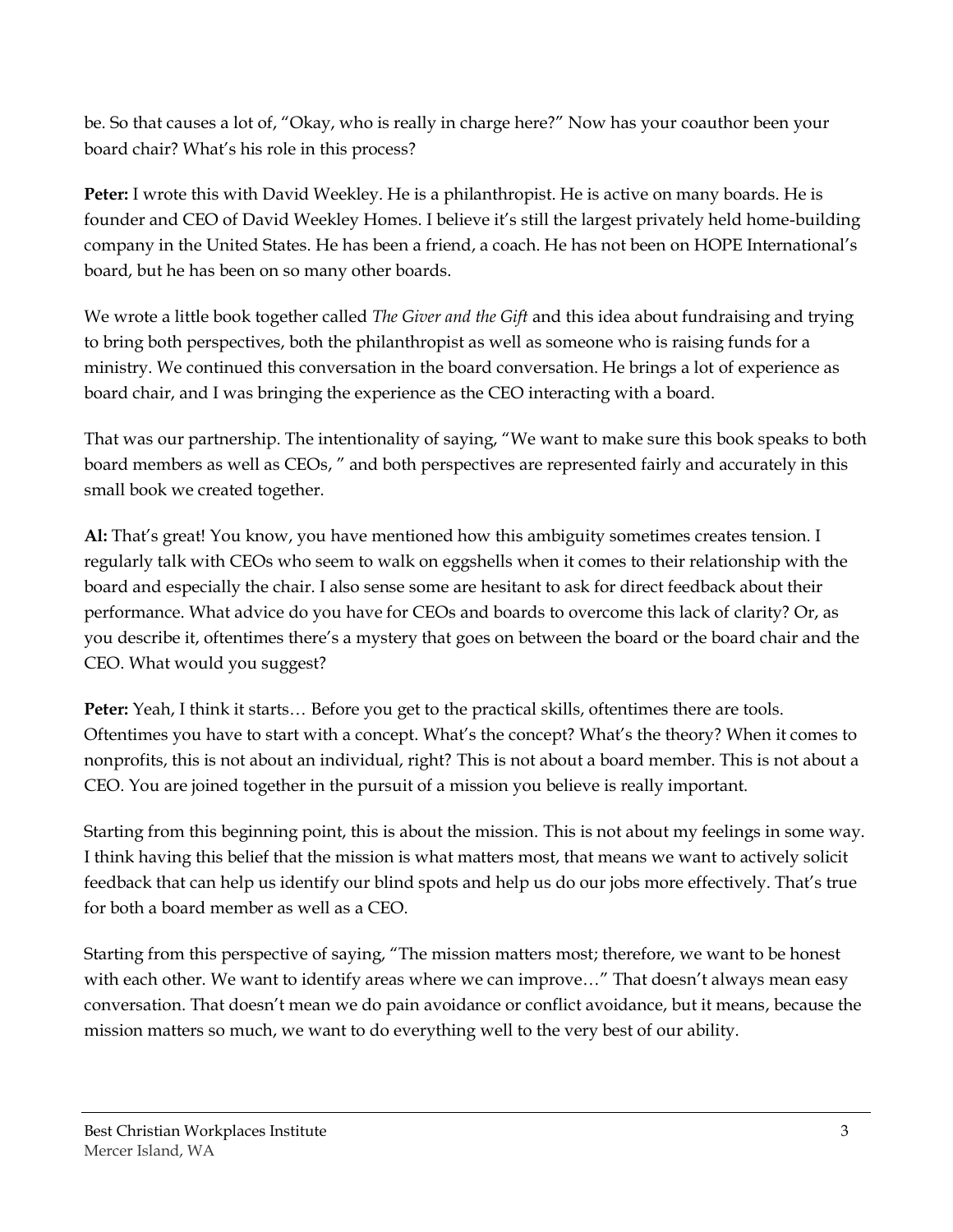Al, this is where we are users of Best Christian Workplace. We are users of the 360-review process. We have just been so positively impacted by the really important, the significant work you are doing. There are tools. There's a 360-degree tool. There are other ways you can make sure you are having a system where everyone is invited to provide feedback so the mission can continue.

**Al:** Peter, so when you experience… You get that feedback from the board. I mean, you know how the board feels about your performance, the performance of the organization. That gives you clarity, doesn't it?

**Peter:** It does! Again, that doesn't mean it's always the easiest conversations, but I don't want to be surprised. I think that's actually one of the good rules of engagement. Within the board meeting itself, I don't want to be surprised, and I don't want the board members to be surprised by anything.

There's an element of truth-telling, there's a bit of perhaps courage that sometimes is necessary, and there's enough time that is invested into the relationship outside of this specific board meeting that there's enough of a relationship, there's enough of an opportunity to listen well that, again, no surprises or few big surprises when you're actually in the board meeting discussing some really significant and important issues.

**Al:** Yeah, and as you say, when everybody is really on point about the mission, that really makes a difference.

Peter: It does! It's a starting point where mission is what matters most.

**Al:** I trust you're enjoying our podcast. We'll be right back after this brief word about a valuable tool that can pinpoint the true, measurable health of your culture.

**Male:** What if you could get an upper hand on unwanted turnover, relationship conflicts, struggling morale, and unproductive staff, and at the same time increase the effectiveness and impact of your organization? You can with the Best Christian Workplaces Employee Engagement Survey. This popular, proven resource pinpoints the true health of your workplace culture and ways to improve it.

You'll get a detailed breakout summary of the eight essential ways your culture and your organization can flourish, all from a principled, practical, faith-based approach that works. Join the more than 800 satisfied organizations, churches, and Christian-owned businesses who have said yes. Sign up online today at **bcwinstitute.org**. The Best Christian Workplaces Employee Engagement Survey. It's your first important step on the road to a flourishing culture.

**Al:** All right. Now let's hear more from today's guest. You had mentioned a little bit about this, but I know you really care about the health of your staff culture, not only in the US but also around the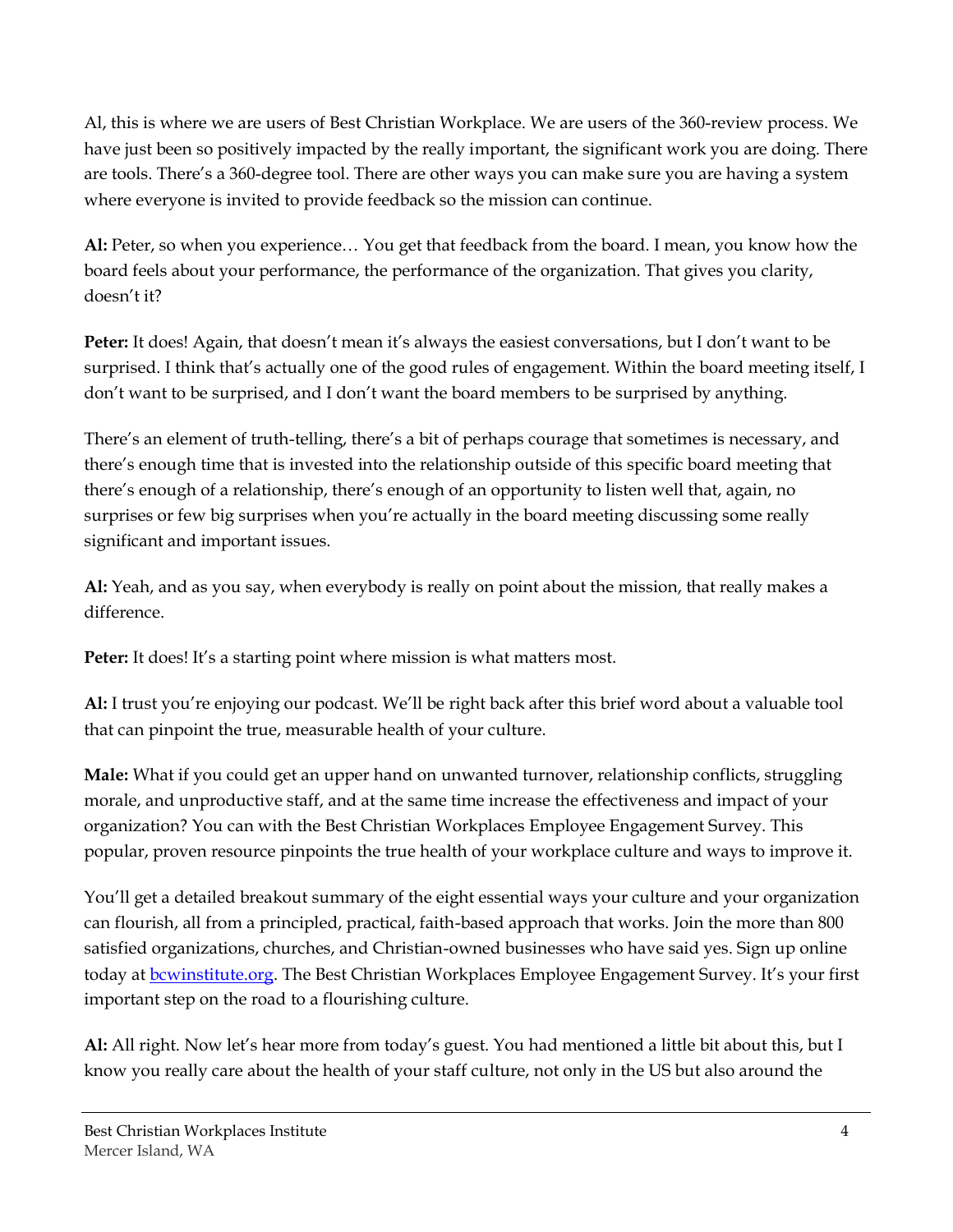world. How does your board hold you accountable for the health of your staff culture? Is that part of your board policy manual?

**Peter:** One of the aspects of, again, learning from times where not everything was going well, I was deeply impacted by the fact that we as an organization have as our mission to invest in the dreams of families as we proclaim and live the model. Our work is all designed to help families flourish. Yes, it's about microenterprise development and job creation, but it's to help people flourish.

Yet for so many organizations… In HOPE International, certainly there have been times in the past where we have been so focused on our mission of helping individuals flourish that we missed the opportunity to even ask the question, "Are our staff flourishing?" I think that is a key gap, and longterm, it will cause an organization to get off track. It will cause an organization not to have the impact or outreach you want it to have. Yet it is an essential ingredient that too often goes missing about, "What's the impact on the staff?"

Yes, we have actually a subcommittee of the board that is called Culture and Spiritual Vitality. I love that. What really is happening? It is that committee that looks at our Best Christian Workplace results. It is that committee where we wrestle through some of the aspects of culture, policy, "How are we caring for this global team we have?" and identifying areas where we fall short and areas we want to improve.

**Al:** Wow! So you have a committee called the Culture and Spiritual Vitality Committee on your board. How big is that? Would that be three or four members of your board?

**Peter:** That's exactly right.

**Al:** Yeah. They meet independent of board meetings a couple of times a year, probably?

**Peter:** That's right. Yeah, so we have four full-board meetings a year, and then each committee that meets meets in between those. So four additional committee meetings in between the four all-board committees.

**Al:** Wow! Well, there is something for our listeners to chew on, having a separate committee for cultural and spiritual vitality, which again gets at the mission drift concept you had before. Yeah! Thanks for sharing that, Peter. That's fantastic.

You know, I once served on the board of a healthcare organization at a large hospital here in Seattle. I found this to be really helpful for us to focus on the mission. At the beginning of each board meeting, we actually had a patient come in and communicate their experience they had as a patient in our hospital. The board also instructed the staff who were bringing that patient in, "We don't just want to hear all good stories. We understand patients have hard times in their healthcare."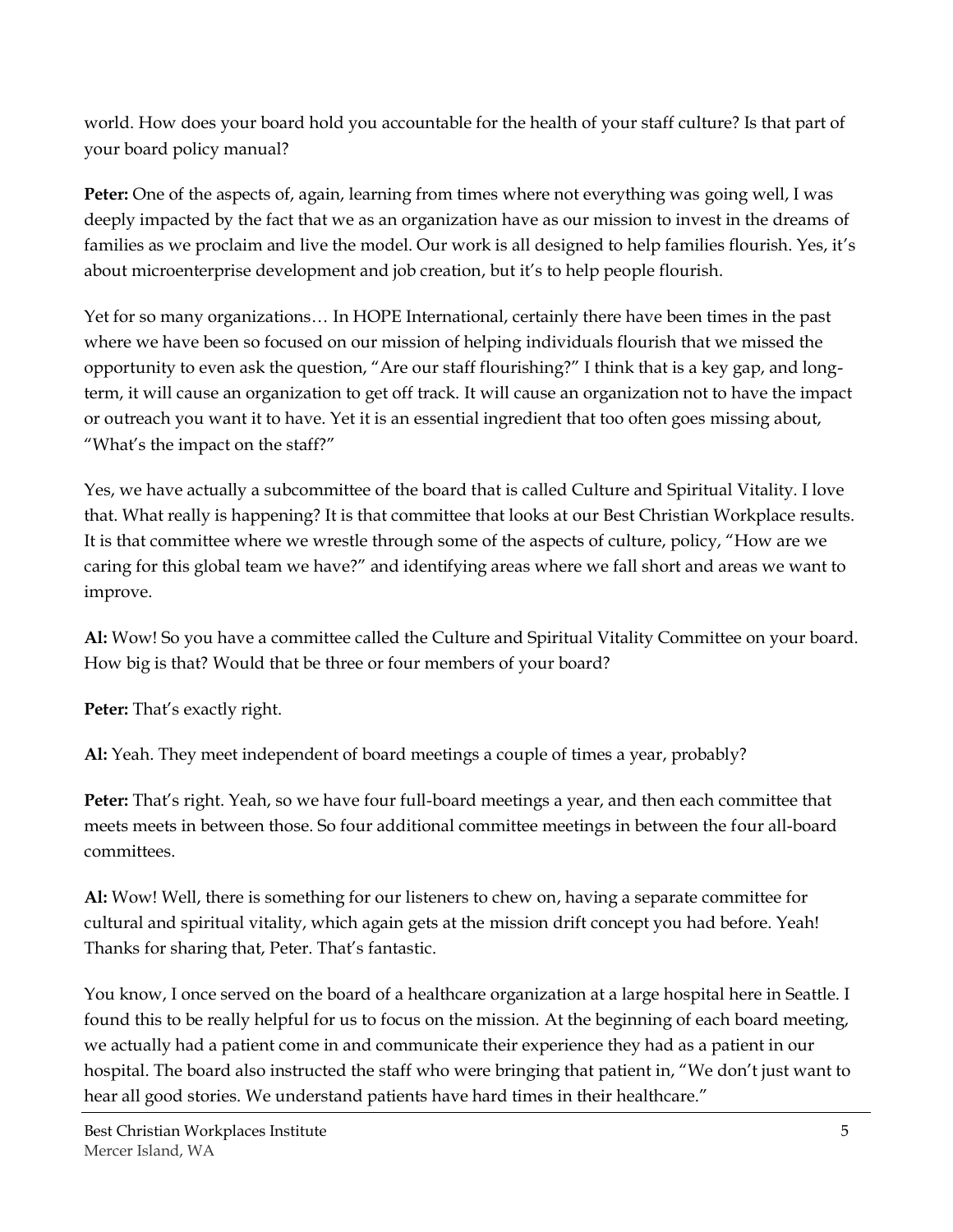Well, you recommend a similar approach where you get the board close to the work that's being done. Tell us a story that inspired your board and a little bit about how you began this process.

**Peter:** Al, if we had had this conversation before the book went out, we would've been featuring your example right there. I think that's terrific! I think that really is the goal. When boards gather, oftentimes we dive right into the business. We dive into the financials. We dive into the committee reports. I think that's the principle: How can you make sure the mission stays at the forefront?

Oftentimes that takes a little bit more creativity about how to bring the mission to you, especially for an organization like HOPE International, local organizations. A couple of just brief examples. One is the power of Skype. We are having a Skype conversation. That makes the world a lot smaller. So inviting one of our international team members or someone who is serving with us around the world to actually participate.

We've launched a virtual reality tool. That was important as part of the board meeting for all of our board members to travel virtually. That was released. Looking at the simple stories every year, we recognize clients who are really embodying generosity. Those are a lot of really simple examples, but again, the principle is, "How can you bring the mission to the forefront even as you're beginning the board meeting itself?"

**Al:** Yeah. What a way to kind of keep everybody focused and on track of what you're trying to achieve! That's a great example. I haven't heard of many boards that actually do that. I read that, and I thought, "Wow! That's a takeaway all of us could learn from." In the back of the book, Peter, you provide some great tools for boards, including board self-evaluations, board surveys, annual CEO evaluations. If you were to pick a tool that's been most helpful for you as CEO, what would you say would be one of those tools?

**Peter:** You know, this might be an odd response, but I actually think the most significant one that is in the back is the board nomination process, because what we experienced is you have a very small margin of error when it comes to staff. One staff member can make an impact on the entire organization. That is true even to a higher degree with a board. One board member can change the conversation. They could have a significant impact on the organization.

Having a process by which board members are recruited, that is a really significant piece. One of the things we recommend is you do a whole lot of the vetting process before the individual even knows he or she is being considered. The benefit of that is then you don't paint yourself into a corner. I have been in several board conversations. I sit on a few other boards. There have been moments where the individual already knows they're being vetted, and it almost feels like, "Well, we can't *not* invite them at this point because then we would hurt their feelings."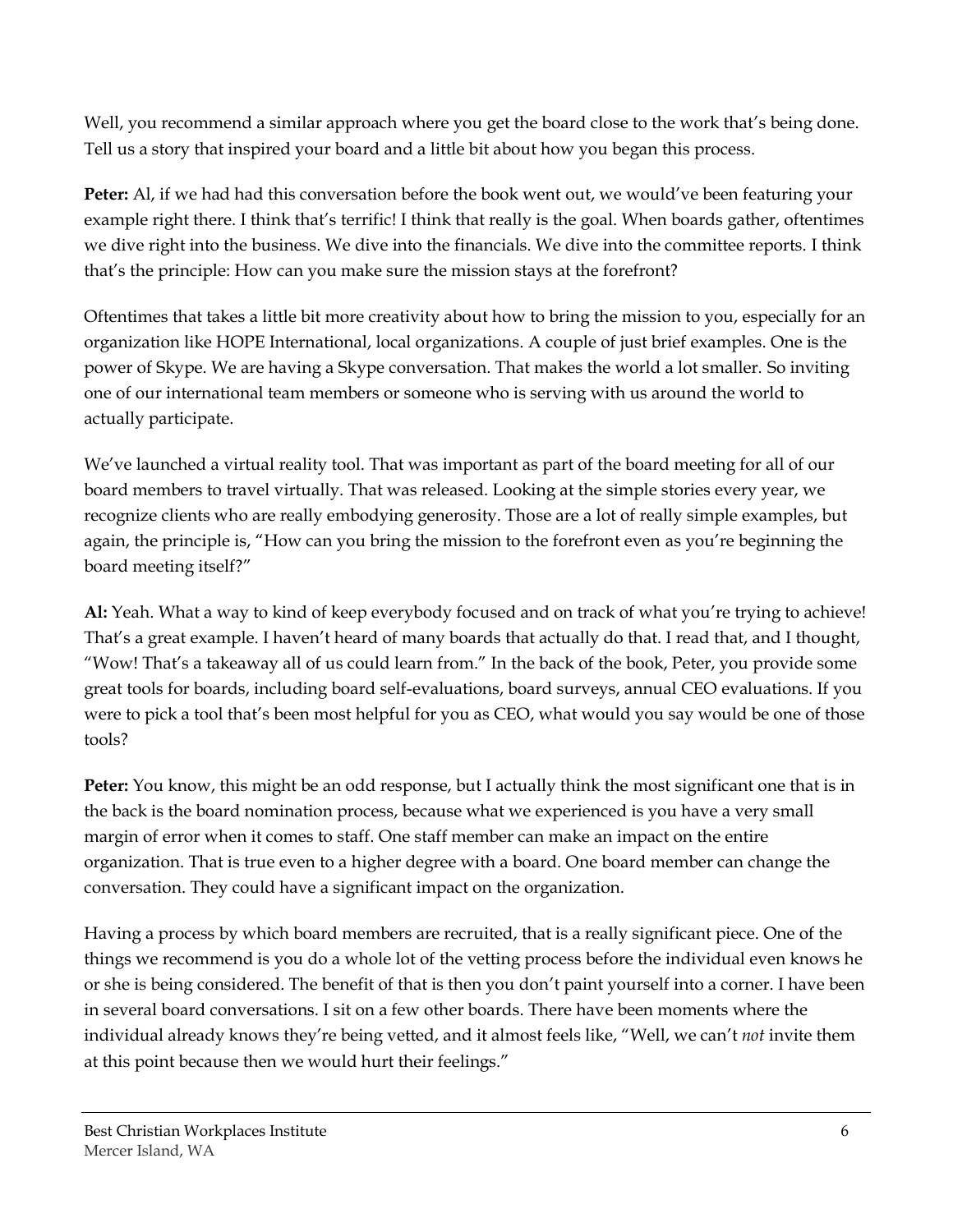So much of that can be avoided if you do a lot of the vetting up front. That's one of the practical tools we include that I think is significant to make sure the process you go through is a process that increases the likelihood (by God's grace) that you will recruit the right people to take that critical role of a board member for your organization.

**Al:** Well, thanks, Peter. You know, just looking through some of these tools at the back of the book is, again for our listeners, the Annual Board Member Affirmation Statement provided by Peter Teague at Lancaster Bible College, and from our mutual friend Chris Crane at Edify are Ten Nonprofit Board Member Profiles and kinds of things you might find as you interview various board members. Yeah, that's fantastic.

Well, Peter, we've certainly enjoyed all we've learned today. I'll bet you have one final thought you'd like to leave ministry leaders particularly about this board chair/CEO relationship and why that's so important. Give us one final thought.

**Peter:** Yeah, and I guess I'll just do a full circle to where we started: this idea of mission drift. When we did the research, we found examples I know that if the founding generation would have any idea how far the organization would drift, there would be a sense of deep sorrow. They would be asking the question, "What could I have done differently to prevent that drift of original mission?"

I think this book and this conversation… I think we're trying to have that conversation now. We're trying to have the conversation, "What are the practical things we can do to make sure our organization stays true to the calling, to the purpose we believe we've been given by God?" To do that, the board relationship is too important to simply believe it's going to happen. It won't!

The natural way relationships go is not to a position of greater strength if there's not intentionality. I guess the final piece of advice is be really intentional. Be *really* intentional about the dynamics, intentional about the purpose, intentional about the practices, intentional about the hard conversations.

**Al:** Yeah, absolutely! Finally, Peter, tell our listeners a few of the best ways to get their hands on this new book, *The Board and the CEO*. Is there a special website, or what would you recommend?

**Peter:** Yeah, it is available on Amazon. You could also go to [peterkgreer.com.](http://www.peterkgreer.com/) The benefit there is the proceeds go to HOPE International. That's another way to purchase it if individuals are interested.

**Al:** That's fantastic. Well, Peter Greer, president and CEO of HOPE International, thanks for sharing your wisdom, insights, and stories. Thank you for extending your ministry to the leaders who have been listening and benefiting from all you've shared with us today. Thanks for this book as well, *The Board and the CEO: Seven practices to protect your organization's most important relationship*.